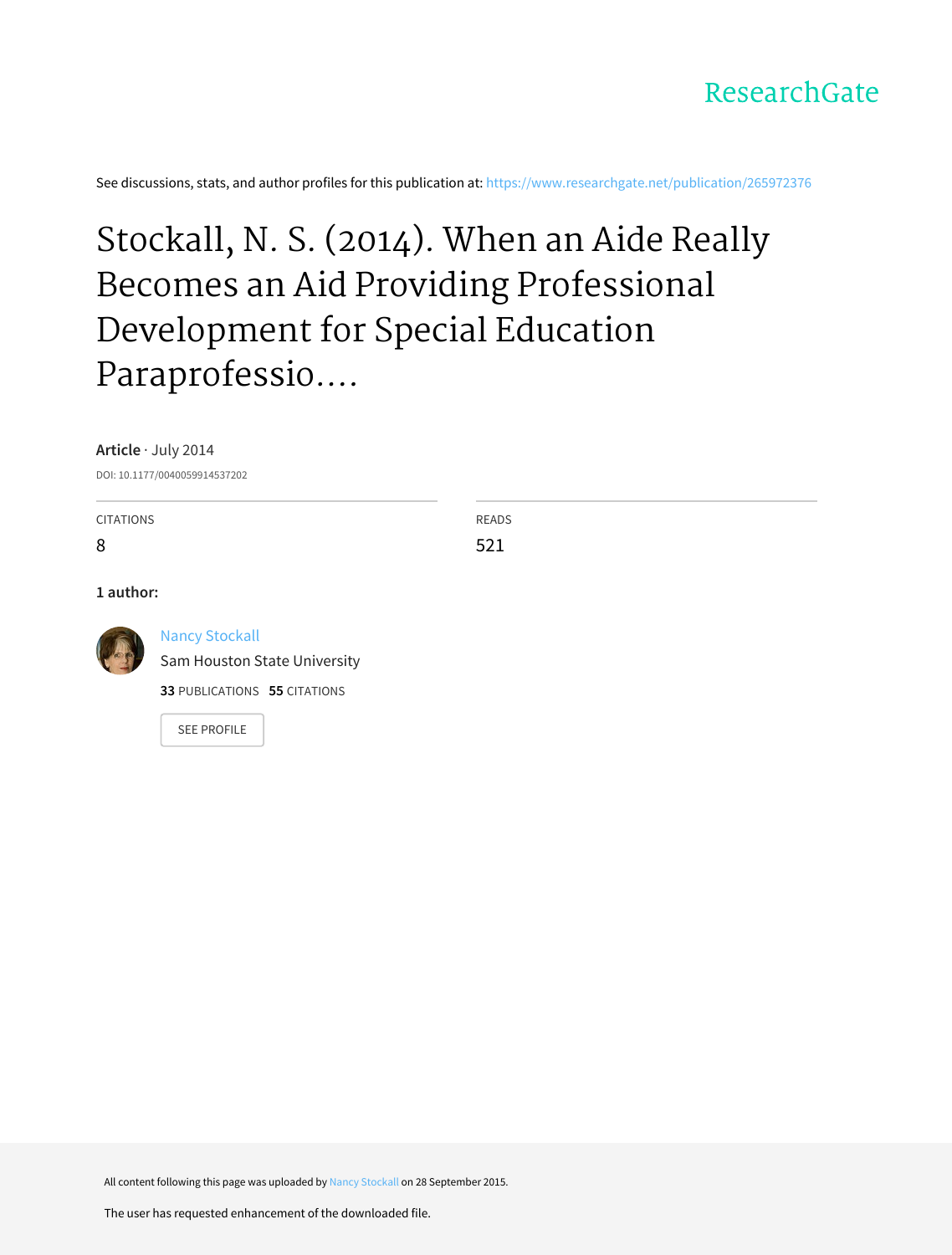# When an Aide Really Becomes an Aid

# *Providing Professional Development for Special Education Paraprofessionals*

# Nancy S. Stockall

*Ms. Ruiz teaches in a 1:6 (1 teacher: 6 students) early childhood class for students with moderate disabilities. Some of her students have autism spectrum disorders, whereas others have intellectual disabilities. Ms. Ruiz also has a paraprofessional, Ms. Tyler, who works with students in the classroom. Although Ms. Ruiz was excited about having an extra adult in the classroom, she has discovered some problems that she feels she needs to address—namely, overdependence on the aide and adult attention. Although Ms. Tyler has established a strong connection with Carlos, who is 5 years old and has autism, and even though this connection is positive in many respects, Ms. Tyler is gradually assuming more responsibility for Carlos's instruction. Rather than assisting Carlos with organizational skills, Ms. Tyler will often locate, retrieve, and pack Carlos's supplies for him. Further, Ms. Tyler sits next to Carlos when in the general education classroom, restricting his access to peers and often providing answers for him. As a result, Carlos is regressing in selfmanagement, communication, and problem-solving skills. Sometimes, Ms. Ruiz feels as though her job would be much easier if she did not have a paraprofessional in her classroom.*

In 2012, the number of special education paraprofessionals in public and charter schools in the United States (Bitterman, Gray, & Goldring, 2013) was over 450,000, and this number continues to rise. Special education directors can attest to the immediate, insistent, and often desperate pleas from teachers to hire a classroom aide when discussing the placement of a student with a disability in a general education classroom. Teachers grapple with questions about how to meet the intensive needs of a child with a disability while teaching effectively in a class of 25 students. Parents often advocate strongly for the right to include their son or daughter in the general education classroom, but some parents worry that their child will be neglected without the support of a paraprofessional. Teachers and parents continue to consider paraprofessionals an essential support for students with a range of disabilities.

Despite the belief that paraprofessionals are essential, Blatchford, Russell, and Webster (2012) reported little to no positive outcomes for students working with paraprofessionals. Giangreco (2010a, 2010b; Giangreco, Suter, & Hurley, 2011) found that students with

disabilities felt stigmatized and rejected by their peers and that they faced inadequate instruction when working with paraprofessionals. In their review of 32 studies, Giangreco and colleagues 2011 highlighted the absence of preparation for paraprofessionals, yet other researchers reported positive effects when paraprofessionals were prepared for their support role (Hall, Grundon, Pope, & Romero, 2010). Knowing that paraprofessionals can be prepared to work effectively with students is an important finding—yet, how do teachers like Ms. Tyler prepare paraprofessionals to work most effectively with students with disabilities?

Just as paraprofessionals have not been prepared, the same goes for the majority of special education teachers who are asked to supervise paraprofessionals (French & Pickett, 1997). Therefore, teachers who supervise paraprofessionals must use basic communication skills, which is the first step in both the preparation of and the work with paraprofesionals.

# **Basic Communication Skills**

Effective communication is necessary for understanding roles and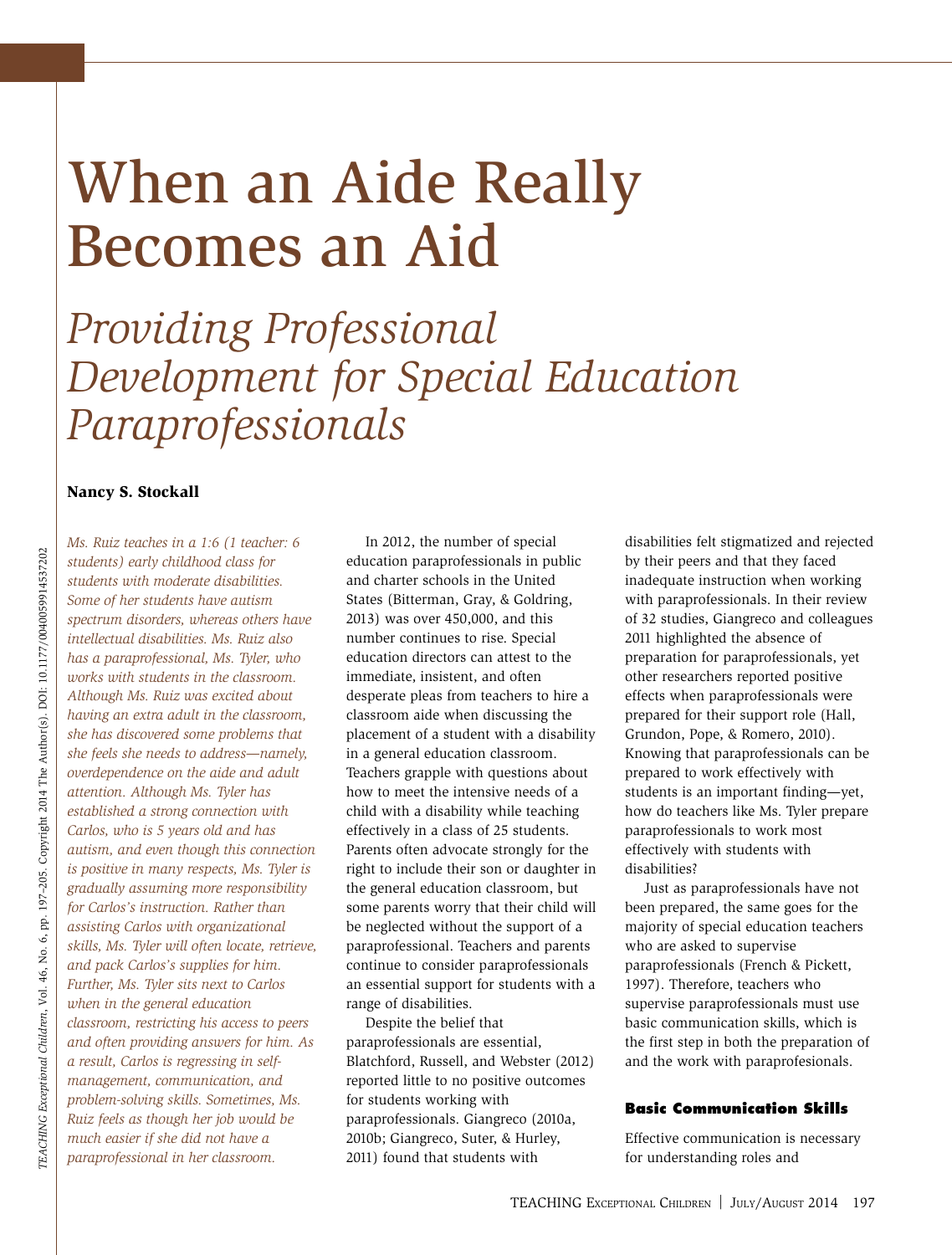## **Table 1. Effective Communication Strategies**

| <b>Skills</b>                 | <b>Purpose</b>                                                                  | <b>Examples</b>                                                                                                                                                                                                                                             |
|-------------------------------|---------------------------------------------------------------------------------|-------------------------------------------------------------------------------------------------------------------------------------------------------------------------------------------------------------------------------------------------------------|
| Listening                     | Set the tone of active participation.                                           | Attend to the person with eye contact; attempt<br>to interpret speaker's message; and focus on<br>present interaction.                                                                                                                                      |
| Open-ended questions          | Gain a range of information.                                                    | "What things do you see yourself doing<br>with the students? What tasks are the most<br>challenging for you?"                                                                                                                                               |
| Closed questions              | Acquire facts quickly.                                                          | "Do you want to continue to work on this<br>problem? Have you previously participated in<br>training?"                                                                                                                                                      |
| Clarifying                    | Seek more information by reinforcing<br>and encouraging the speaker.            | "You've shared a great deal about the problem<br>with Jack's behavior, and I appreciate that.<br>What specific behaviors are you most worried<br>about?"                                                                                                    |
| Paraphrasing                  | Take original message and interpret the<br>meaning.                             | "You are most worried about Jack's hitting and<br>swearing."                                                                                                                                                                                                |
| Acknowledging                 | Convey a sense of care and interest in the<br>speaker's message and well-being. | "Ummm-hmm" or "go on" while nodding.                                                                                                                                                                                                                        |
| Providing reflective feedback | Acknowledge the speaker's feelings.                                             | Speaker: "I hate when Jeff swears at me and<br>tries to hit me. Sometimes I don't want to<br>tell him it's time to leave because I know he<br>will act out toward me." Listener: "You're<br>anxious about setting him off and that can be<br>intimidating." |

assignments, coordinating approaches to students, and building a positive relationship with paraprofessionals. Supervising teachers must establish rapport with the paraprofessional, which means sharing a common understanding and commitment to working together. Rapport provides a gateway for open communication among team members, and clear communication is critical to the success of preparing and actually working as team. According to Ivey, Ivey, Zalaquett, and Quirk (2011), clear communication requires seven basic skills: listening, asking open-ended questions, asking closed questions, clarifying, paraphrasing, acknowledging, and providing reflective feedback. Table 1 illustrates and provides examples of each skill. Teachers should keep in mind that all these skills take practice and, with time, can become a natural part of teachers' interactions. Knowing how to communicate effectively is the cornerstone to working with any colleague. With effective communication skills in place, teachers can address the basic purpose of collaborating with paraprofessionals: protecting teachers' instructional time.

# **Preparing Paraprofessionals**

Protecting, rather than impeding, teachers' instructional time requires deciding not only what roles the paraprofessional should play but also what type of preparation should be provided to him or her. Clearly, there is a need for the intentional preparation of paraprofessionals, but implementing a series of professional development experiences is not always easy. Administrators struggle to find the time and secure funds. Moreover, when professional development is presented in large groups, teachers may inconsistently apply the information in their actual

practice. Rather than large-group professional development, models that include individual coaching appear to be the most successful (Steinbacher-Reed & Powers, 2012).

A direct instruction training model (DITM) can promote independence and confidence while gradually releasing responsibility to the learner. In addition the model reflects best practices in special education and is itself a strong example of effective teaching with adults and students (Marchand-Martella, Slocum, & Martella, 2004). Figure 1 identifies the steps of the DITM, including demonstrations and practice examples, and the next section describes one technique used in this model—namely, side-by-side coaching.

# **Side-by-Side Coaching**

*Side-by-side coaching* refers to a professional development technique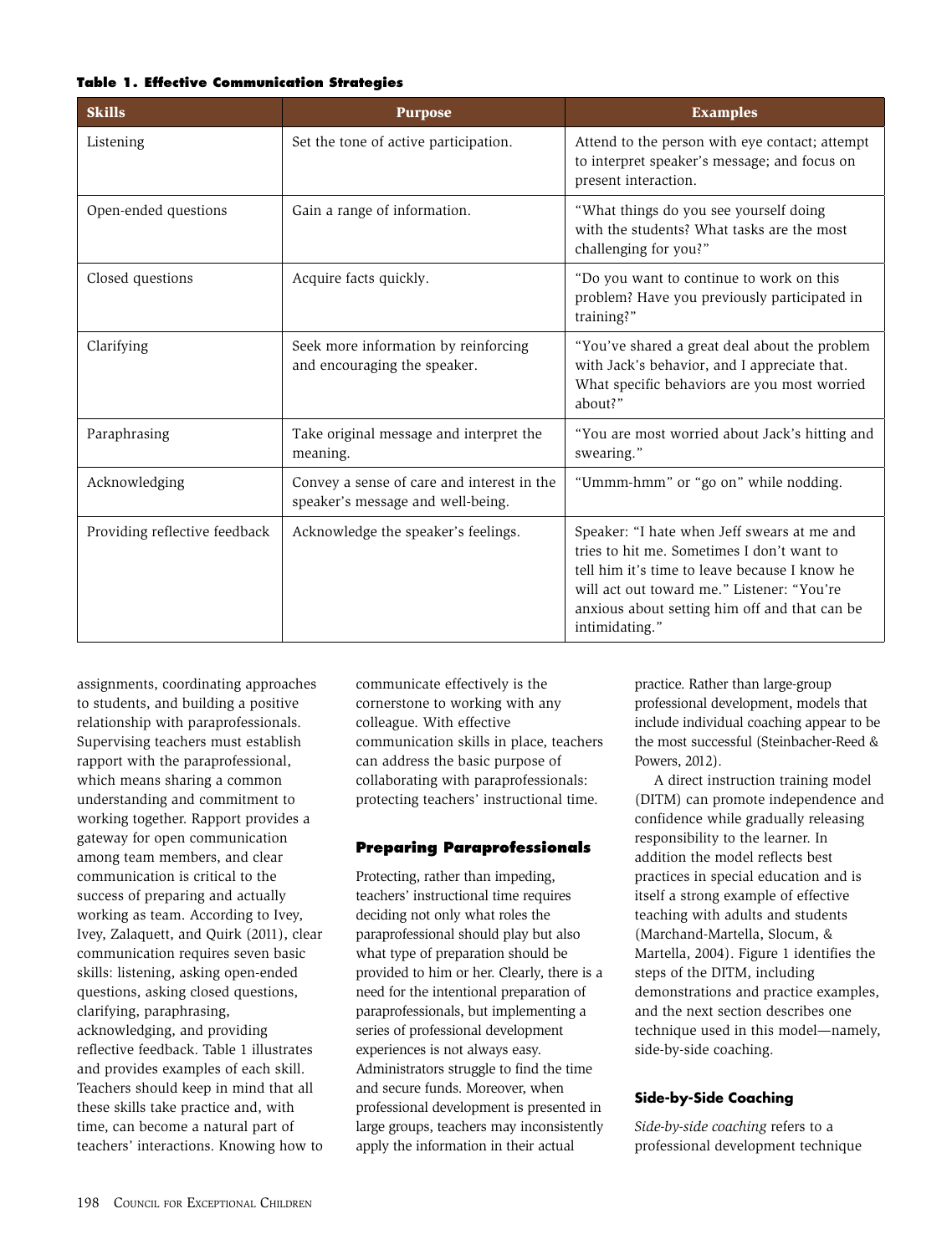#### **Figure 1. Direct Instruction Training Model**

| <b>FOR THE</b><br><b>PARAPROFESSIONAL</b>       | <b>WITH THE PARAPROFESSIONAL</b>                  |                                                       | <b>BY THE</b><br><b>PARAPROFESSIONAL</b>    |  |
|-------------------------------------------------|---------------------------------------------------|-------------------------------------------------------|---------------------------------------------|--|
| <b>I DO IT</b>                                  | <b>I DO IT</b>                                    | <b>WE DO IT</b>                                       | <b>YOU DO IT</b>                            |  |
| Identifies goals & obj.<br>Provides instruction | <b>Teacher Demonstration</b>                      | <b>Guided Practice</b>                                | Independent Practice                        |  |
| <b>TEACHER</b>                                  | <b>TEACHER</b>                                    | <b>STUDENT</b>                                        | <b>STUDENT</b>                              |  |
| Explains, provides<br>reasons, defines terms    | Models, explicitly<br>identifies skills, suggests | Initiates, approximates,<br>practices                 | Initiates, self-directs, self-<br>evaluates |  |
| PARAPROFESSIONAL                                | <b>STUDENT</b>                                    | <b>TEACHER</b>                                        | <b>TEACHER</b>                              |  |
| listens, asks questions                         | Questions, responds                               | Asks questions,<br>encourages, clarifies,<br>confirms | Observes, provides<br>performance feedback  |  |
| <b>INSTRUCTIONAL</b>                            | <b>INSTRUCTIONAL</b>                              | <b>INSTRUCTIONAL</b>                                  | <b>INSTRUCTIONAL</b>                        |  |
| <b>CONTENT</b>                                  | CONTENT                                           | <b>CONTENT</b>                                        | CONTENT                                     |  |
| <b>Prompting Techniques</b>                     | <b>Prompting Techniques</b>                       | <b>Prompting Techniques</b>                           | <b>Prompting Techniques</b>                 |  |

whereby a paraprofessional receives individualized instruction with an expert teacher (Hsieh, Hemmeter, McCollum, & Ostrosky, 2009) while engaged in practice. The word *expert* is important here because expert teachers are instrumental in gaining positive outcomes when training paraprofessionals. Expert teachers are efficient and effective. They juggle students' needs, paper trails, grading, and parent inquires while planning and adapting instruction on a daily basis. They are flexible. They have traits that allow them to multitask and instruct students all while training the paraprofessional. Side-by-side coaching by an educator at this level delivers cost-efficient and customized professional development for paraprofessionals. When implemented correctly, side-by-side coaching is efficient and saves teachers time in the long run. Educators who want to embed coaching techniques into everyday instruction may find a DITM to be most effective.

# **A Direct Instruction Training Model**

A DITM is not necessarily intuitive. It takes practice to learn how to teach each step and to coordinate the steps into a seamless process. The teacher plans, instructs, guides, observes, and provides performance feedback. The paraprofessional listens, responds, questions, practices, and self-evaluates after each lesson. A DITM consists of six steps: establishing training goals

and objectives, instructing, demonstrating, guiding, observing the paraprofessional, and providing performance feedback. Figures 2 and 3 offer detailed illustrations of the model based on different skill sets, as an example to help guide teachers who are interested in using this type of professional development and modeling.

# **Step 1: Establish Training Goals**

The special educator and the paraprofessional should decide the specific goals, and these emerge from discussions related to the current interests, needs, and competencies of both parties. What should the paraprofessional know and be able to do? Responses will vary depending on the education and competencies of each paraprofessional, the needs of the student, and the requirements of the position. Although the content of the professional development program may include factual information, specific skill sets are best taught through demonstration and practice (Loughran, 2013). These skills might include prompting skills, teaching routines, demand fading, or even precision requests. First, the teacher determines how long lessons will last and strategically schedules them throughout the day. Starting with three 30-minute sessions a day on one skill, such as prompting, may work best for beginning paraprofessionals. Second, when objectives are met consistently (90% accuracy) for three consecutive

trials, the teacher can move to the next lesson. The following is a fictional example of the steps in the process.

*Ms. Smith, an accomplished special educator in an inclusive public school, collaborated with Kim, the special education paraprofessional, to produce the following goal and objectives.*

- *Goal Statement*: Paraprofessionals assist teachers by reinforcing independence among students with disabilities using a continuum of prompts.
- *Objective 1*: Kim will apply the following continuum of prompts to engage students in assigned tasks: independent (i.e., context prompts), visual, gestural, verbal, partial physical, and full physical (i.e., hand over hand).
- *Objective 2*: Kim will gradually fade prompts with students when supervising and monitoring their activities.

The first lesson is designed to teach Kim a prompting skill set, and it includes the prompts listed in Objective 1.

# **Step 2: Instruction**

After setting the goals and objectives, the teacher explains the skill that will be taught and the rationale. The teacher should be certain to explain all abstract terms used in the lesson. This part of the training is best delivered before the start of the school day and should be kept short, between 5 and 10 minutes.

For example, when Ms. Smith trains Kim to use the prompting skill, she defines the terms and explains why she chose them*:*

*Prompts are visual, oral, gestural, or environmental cues that get the attention of the student and get a response. That is, they prod the student to do something. Prompts range from least to most intrusive. For example, if I place my hand over Jack's when we trace a letter, that's a hand-over-hand prompt. It's the most intrusive or controlling prompt to use. I use this prompt only when*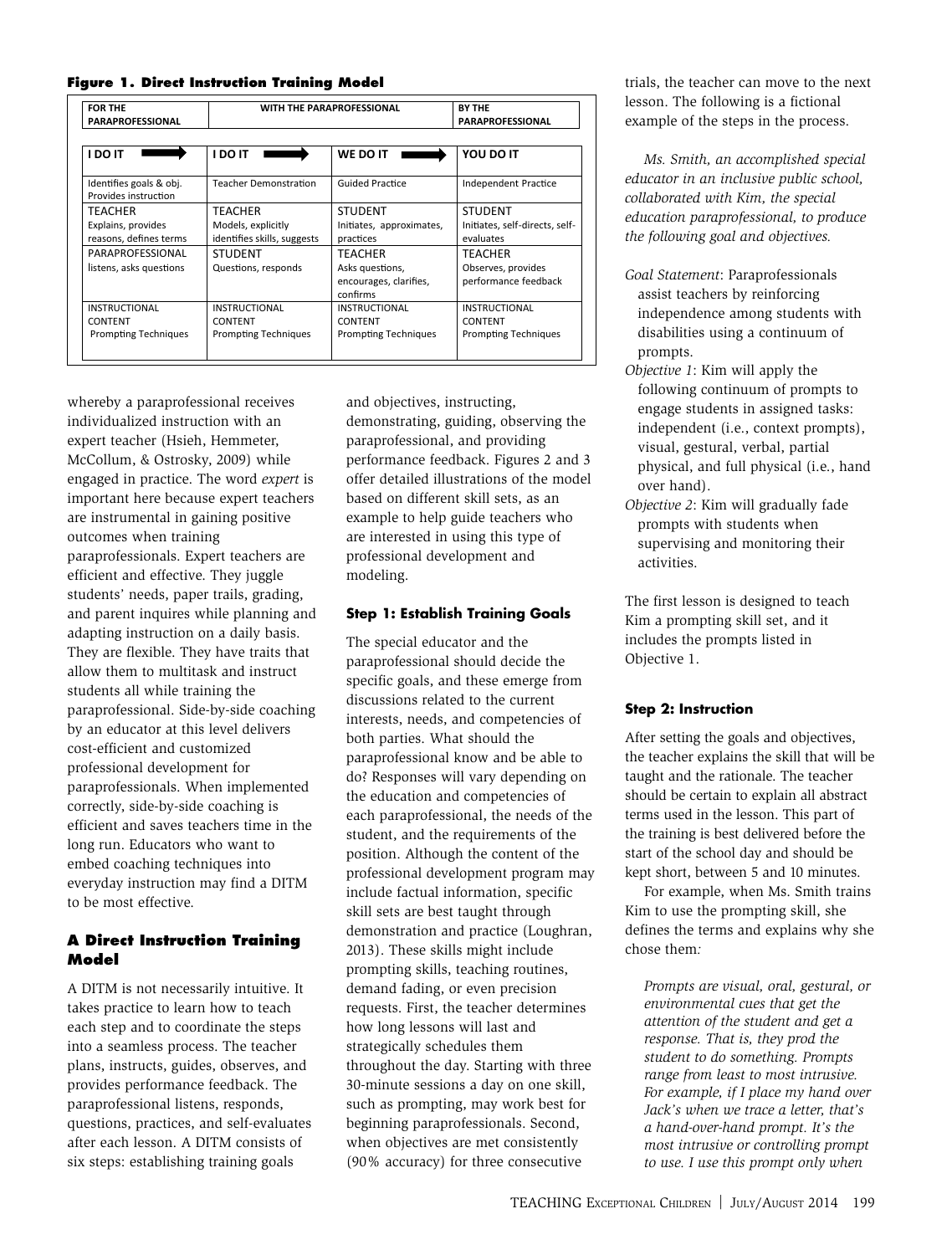|              |                                                                                                                                         |                                                     | Para<br>professional                                                                         |                                                                                                                                                                                                                                                                                                                                                                                                                                                                                                                                                                                                                                                                                   |
|--------------|-----------------------------------------------------------------------------------------------------------------------------------------|-----------------------------------------------------|----------------------------------------------------------------------------------------------|-----------------------------------------------------------------------------------------------------------------------------------------------------------------------------------------------------------------------------------------------------------------------------------------------------------------------------------------------------------------------------------------------------------------------------------------------------------------------------------------------------------------------------------------------------------------------------------------------------------------------------------------------------------------------------------|
| Step         | Task                                                                                                                                    | Lead Person (s)                                     | <b>Training Skills</b>                                                                       | Example                                                                                                                                                                                                                                                                                                                                                                                                                                                                                                                                                                                                                                                                           |
| $\mathbf{1}$ | Identify the training goal<br>by interviewing Ms. Tyler<br>and reviewing the needs<br>of the individual child,<br>Carlos who has autism | Ms. Ruiz with the<br>paraprofessional,<br>Ms. Tyler | Chaining                                                                                     | Carlos' IEP states that he will change classes<br>independently.                                                                                                                                                                                                                                                                                                                                                                                                                                                                                                                                                                                                                  |
| 2            | Instruction                                                                                                                             | Ms. Ruiz<br>(teacher)                               | Chaining<br>(prerequisite<br>skill-<br>reinforcement)                                        | Ms. Ruiz defines the skill, "chaining." Chaining<br>consists of breaking a task into specific steps and<br>requesting that the student comply with each step.<br>After demonstrating each successful step, the stu-<br>dent is reinforced. The purpose of chaining is to<br>teach a given procedure.                                                                                                                                                                                                                                                                                                                                                                              |
| 3            | Demonstration                                                                                                                           | Ms. Ruiz<br>(teacher)                               | Chaining with<br>reinforcement                                                               | Ms. Ruiz explains to Carlos that she is going to teach<br>him how to get to the music class. Ms. Ruiz shows<br>Carlos a picture card illustrating each step. Using the<br>visual, Ms. Ruiz explains each step. "There are seven<br>tasks. First, walk to our classroom door." Good walk-<br>ing! (Teacher gives "high five" in the air). "Next, go<br>out the door and turn left. Yes, that's left!" Another<br>high five is provided. "Walk to the first hallway"<br>(reinforce again). Next, "Turn right" (reinforce).<br>"Walk to the music room with the number 200 on it"<br>(reinforce). "Walk quietly into the music room" (rein-<br>force). Sit in your seat (reinforce). |
| 4            | Guided practice                                                                                                                         | Ms. Ruiz, Ms.<br>Tyler, and Carlos                  | Prerequisite<br>skill: Knowledge<br>of various social<br>reinforcers spe-<br>cific to Carlos | Ms. Ruiz walks with Ms. Tyler and Carlos as Ms.<br>Tyler instructs Carlos on each behavior and pro-<br>vides reinforcement. Ms. Ruiz asks guiding ques-<br>tion to Ms. Tyler such as "What social reinforcers<br>does Carlos enjoy? Which ones are most appropri-<br>ate for this teaching situation?"                                                                                                                                                                                                                                                                                                                                                                            |
| 5            | Observe independent<br>practice                                                                                                         | Ms. Ruiz, Ms. Tyler Prerequisite<br>and Carlos      | skill: Cell phone<br>use with<br>earphones.                                                  | Using the "bug in ear" technology, Ms. Ruiz<br>observes Ms. Taylor and Carlos leaving the class-<br>room. Ms. Ruiz uses a cell phone and ear bud to<br>coach Ms. Tyler as she transitions with Carlos to<br>the music class.                                                                                                                                                                                                                                                                                                                                                                                                                                                      |
| 6            | Provide performance<br>feedback                                                                                                         | Ms. Ruiz                                            | Chaining with<br>reinforcement                                                               | Ms. Ruiz suggests that Ms. Tyler take the visual<br>support along with her and Carlos to show him<br>each task along the way. She also reminds Ms.<br>Tyler to use different social reinforcers as Carlos<br>completes each task. Ms. Ruiz reinforces the cor-<br>rect chaining by specifically pointing out Carlos's<br>response to Ms. Tyler's requests. Once Carlos<br>learns to transition on his own to Music class, Ms.<br>Tyler can check on his progress in the classroom at<br>a later time.                                                                                                                                                                             |

# **Figure 2 Direct Instruction Training Model to Teach Chaining**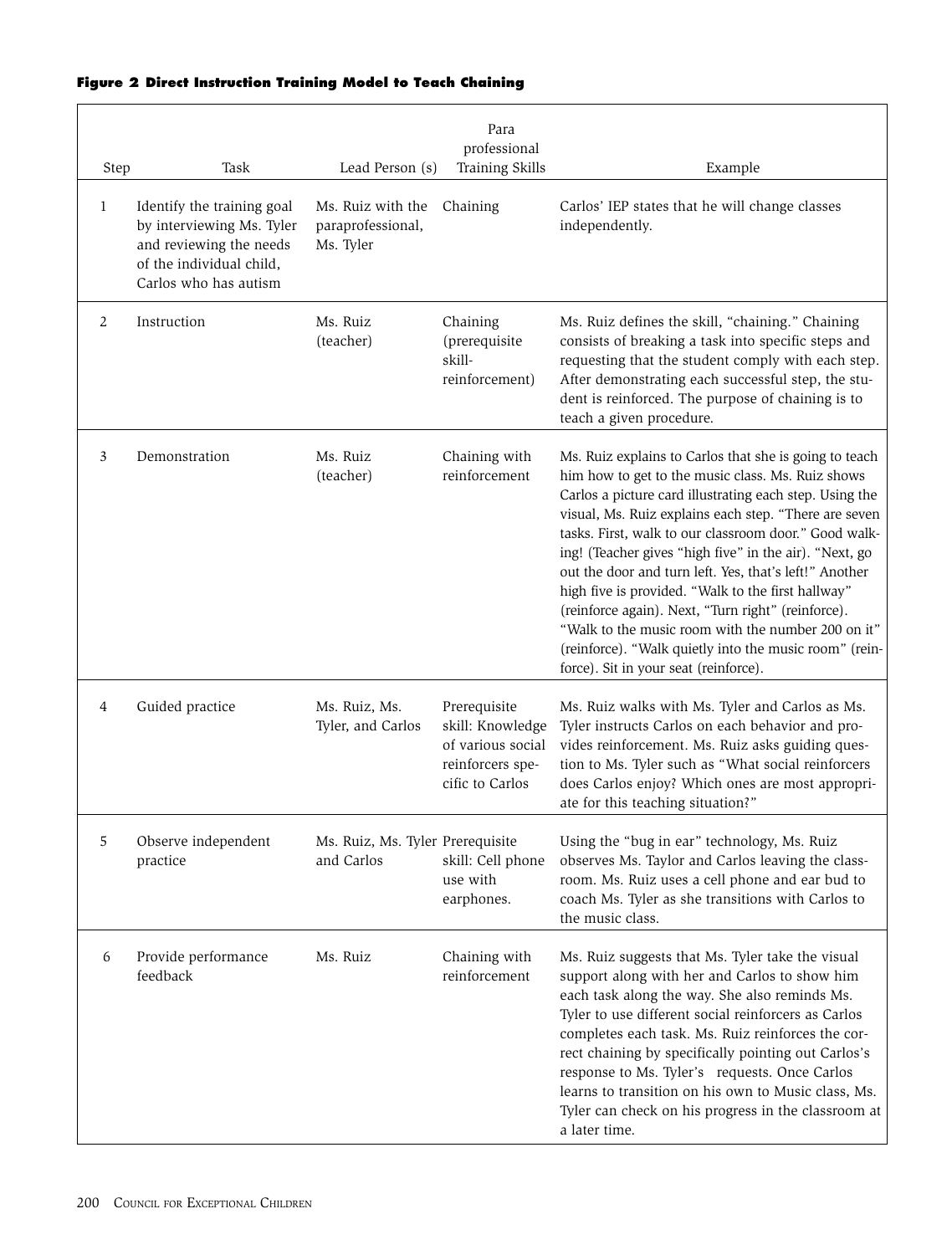| Example                 | Brian's IEP states that he will comply with adult requests<br>with a 10-second interval                                     | the student that requires a specific response. Precision requests tend to increase student compliance. Ms.<br>A precision request is a direct statement addressed to<br>Stengle provides the characteristics of precision requests and how they should be implemented<br>Ms. Stengle defines the skill, "precision request." | says, "Oh yeah" and opens his book to page 10. Ms. Stengle marks a chart on Brian's desk indicating a gain<br>eye contact, and states, "I need you to open your book to page 10." Ms. Stengle waits 5 seconds and Brian<br>sequence will be a loss of points. Ms. Stengle begins a whole-class lesson in math. She addresses the class<br>onds. Brian continues to talk to his neighbor. Ms. Stengle moves an arm's distance away from Brian, gives<br>responds to the request he will earn a reinforcer (points for basketball) and if he fails to respond, the con-<br>and says, "Please open your math book to page 10." She makes eye contact with Brian and waits 10 sec-<br>Ms. Stengle explains to Brian that she will be teaching him to comply with precision requests. If he<br>of 5 points towards his basketball game. | Ms. Stengle hands the lesson over to Mr. Silvera. He continues the math lesson and assigns an in-class<br>set of math problems. Brian begins talking with his neighbor. Mr. Silvera looks at Brian and says, "It's<br>his breath but after 3 seconds he begins writing. Mr. Silvera marks Brian's chart to indicate 5 points<br>time to get busy." Ms. Stengle uses a gestural sign to coach Mr. Silvera to use a precision request.<br>Mr. Silvera addresses Brian stating, "Please begin the first math problem." Brian mumbles under<br>earned | requests, the voice inflection and tone of the paraprofessional, the use of planned ignoring, and use of rein-<br>forcers to reward compliance. She highlights positive exemplars of precision requests in yellow marker and<br>underlines those that need correcting. She also codes instances of planned ignoring by Mr. Silvera when<br>the use of precision requests, the proximity of the paraprofessional to the student when giving precision<br>Mr. Silvera follows the procedure in the guided practice section. Ms. Stengle observes and documents<br>Brian mumbles or sighs when given a request. | disrespect. Ms. Stengle reminds Mr. Silvera that the goal is to help Brian learn to comply promptly. When he<br>has learned that skill after three consecutive trials during math class, they can revise the goal and teach Car-<br>los to respond by saying "okay" when given a precision request. Then Ms. Stengle asks Mr. Silvera to revise<br>request. She then focuses on the student's response to the precision request and asks Mr. Silvera if the preci-<br>an incorrect request taken from her notes. He rephrases the request and the two discuss further opportunities<br>Ms. Stengle shares a description from her notes that demonstrates Mr. Silvera's correct use of a precision<br>sion request led to compliance. Mr. Silvera indicates that the student responded but mumbled and showed<br>for Mr. Stengle to use precision requests with Brian. |
|-------------------------|-----------------------------------------------------------------------------------------------------------------------------|------------------------------------------------------------------------------------------------------------------------------------------------------------------------------------------------------------------------------------------------------------------------------------------------------------------------------|------------------------------------------------------------------------------------------------------------------------------------------------------------------------------------------------------------------------------------------------------------------------------------------------------------------------------------------------------------------------------------------------------------------------------------------------------------------------------------------------------------------------------------------------------------------------------------------------------------------------------------------------------------------------------------------------------------------------------------------------------------------------------------------------------------------------------------|---------------------------------------------------------------------------------------------------------------------------------------------------------------------------------------------------------------------------------------------------------------------------------------------------------------------------------------------------------------------------------------------------------------------------------------------------------------------------------------------------------------------------------------------------|--------------------------------------------------------------------------------------------------------------------------------------------------------------------------------------------------------------------------------------------------------------------------------------------------------------------------------------------------------------------------------------------------------------------------------------------------------------------------------------------------------------------------------------------------------------------------------------------------------------|-----------------------------------------------------------------------------------------------------------------------------------------------------------------------------------------------------------------------------------------------------------------------------------------------------------------------------------------------------------------------------------------------------------------------------------------------------------------------------------------------------------------------------------------------------------------------------------------------------------------------------------------------------------------------------------------------------------------------------------------------------------------------------------------------------------------------------------------------------------------------|
| training skills<br>Para | Precision<br>requests                                                                                                       | Precision<br>requests                                                                                                                                                                                                                                                                                                        | Precision<br>requests                                                                                                                                                                                                                                                                                                                                                                                                                                                                                                                                                                                                                                                                                                                                                                                                              | Precision<br>requests                                                                                                                                                                                                                                                                                                                                                                                                                                                                                                                             | skills: Precision<br>and<br>Prerequisite<br>requests<br>gnoring<br>planned                                                                                                                                                                                                                                                                                                                                                                                                                                                                                                                                   |                                                                                                                                                                                                                                                                                                                                                                                                                                                                                                                                                                                                                                                                                                                                                                                                                                                                       |
| Lead person (s)         | Ms. Stengle with<br>the paraprofes-<br>sional, Mr.<br>Silvera                                                               | Ms. Stengle<br>(teacher)                                                                                                                                                                                                                                                                                                     | Ms. Stengle<br>(teacher)                                                                                                                                                                                                                                                                                                                                                                                                                                                                                                                                                                                                                                                                                                                                                                                                           | Silvera, and Brian<br>Ms. Stengle, Mr.                                                                                                                                                                                                                                                                                                                                                                                                                                                                                                            | Mr. Silvera, and<br>Ms. Stengle,<br>Brian                                                                                                                                                                                                                                                                                                                                                                                                                                                                                                                                                                    | Ms. Stengle                                                                                                                                                                                                                                                                                                                                                                                                                                                                                                                                                                                                                                                                                                                                                                                                                                                           |
| Task                    | Mr. Silvera and reviewing<br>individual student, Brian<br>goal by interviewing<br>Identify the training<br>the needs of the | Instruction                                                                                                                                                                                                                                                                                                                  | Demonstration                                                                                                                                                                                                                                                                                                                                                                                                                                                                                                                                                                                                                                                                                                                                                                                                                      | Guided practice                                                                                                                                                                                                                                                                                                                                                                                                                                                                                                                                   | Observe independent<br>practice                                                                                                                                                                                                                                                                                                                                                                                                                                                                                                                                                                              | Provide performance<br>feed back                                                                                                                                                                                                                                                                                                                                                                                                                                                                                                                                                                                                                                                                                                                                                                                                                                      |
| Step                    |                                                                                                                             | 2                                                                                                                                                                                                                                                                                                                            | 3                                                                                                                                                                                                                                                                                                                                                                                                                                                                                                                                                                                                                                                                                                                                                                                                                                  | 4                                                                                                                                                                                                                                                                                                                                                                                                                                                                                                                                                 | S                                                                                                                                                                                                                                                                                                                                                                                                                                                                                                                                                                                                            | $\circ$                                                                                                                                                                                                                                                                                                                                                                                                                                                                                                                                                                                                                                                                                                                                                                                                                                                               |

# Figure 3 Direct Instruction Training Model to Teach Precision Requests **Figure 3 Direct Instruction Training Model to Teach Precision Requests**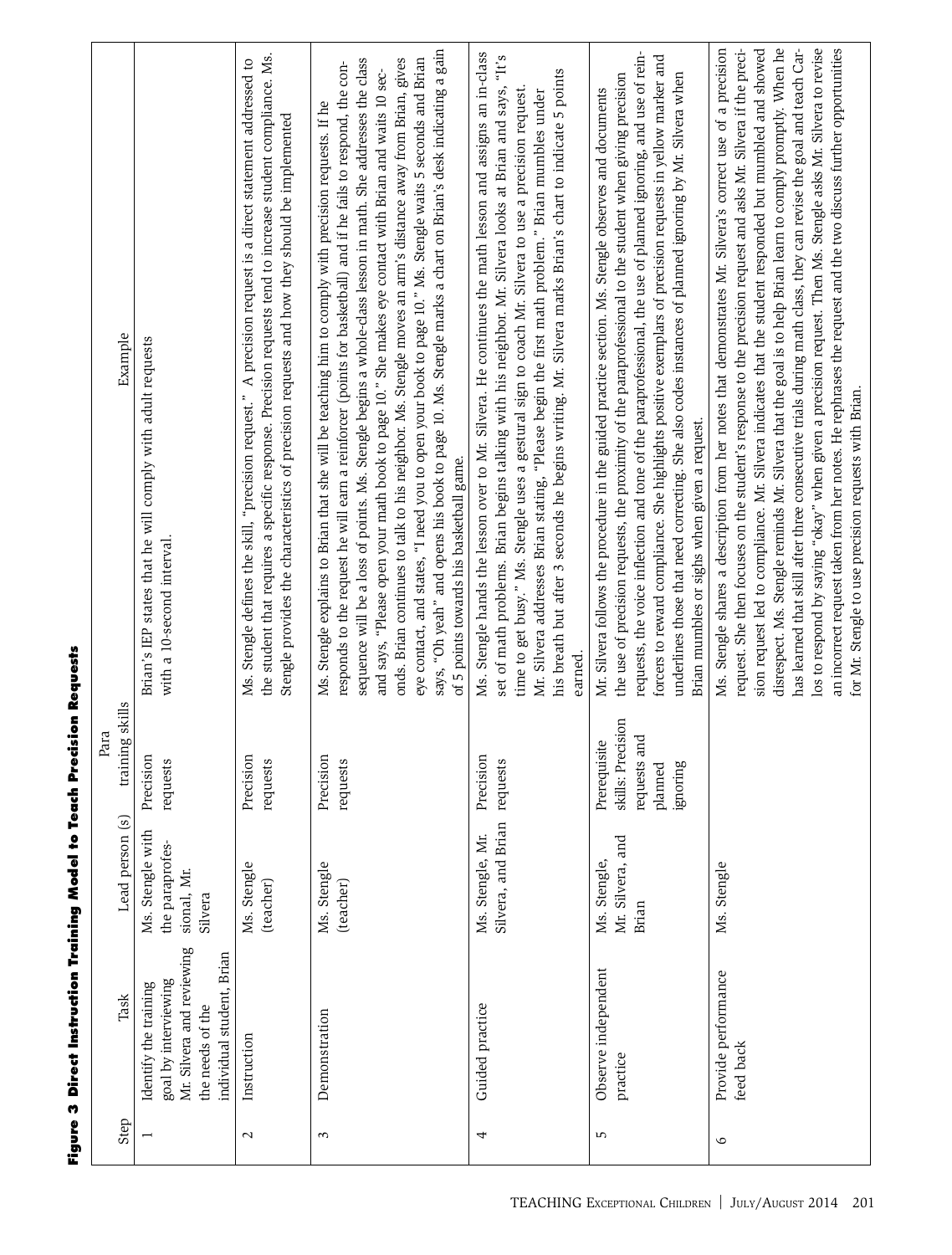*I'm teaching a new skill to the student. We want to gradually get students to do things independently, so our goal is to try to fade the prompts as quickly as possible. Eventually, I want to get Jack to trace his name by just putting the paper in front of him. That's still a prompt, but the paper provides him with the cue, not me.*

*Ms. Smith also posts a large prompt chart above the bulletin board, so it doesn't interfere with the students' visual schedules used in the classroom. Ms. Smith color-codes some figures green, representing the least intrusive prompts, and others red, the most intrusive. Not only does Ms. Smith provide didactic instruction for Kim, but she also models how to construct and post a visual prompt in the actual training.*

## **Step 3: Demonstrate**

Now, the teacher demonstrates the skill (i.e., prompting) with several students. In addition to demonstrating the skill, the teacher articulates exactly what to do.

*Ms. Smith explicitly communicates her plan to Kim: "I'm going to name and demonstrate five different prompts with several children as they work at their stations." Next, she moves toward Esperanza, a student with moderate intellectual disabilities. Ms. Smith explains that she is using hand-overhand prompting because Esperanza is just learning to use a pencil. Ms. Smith continues to engage with students, remembering to name and demonstrate each prompt so that Kim can differentiate among them.*

# **Step 4: Guided Practice**

In this step, the teacher works with the paraprofessional to complete the targeted skill together. The teacher guides, negotiates, and suggests how to implement the skill (i.e., prompting), depending on the circumstances. The paraprofessional might ask questions, collaborate with the teacher in using the skill, and respond to questions.

*As they work through the training, Ms. Smith helps Kim decide on the best*  *prompts to use in a given situation by asking open and closed questions, such as "Has this student ever done this task before?" and "What do you know about this student's sensitivity to touch or proxemics?" Ms. Smith also offers suggestions to Kim: "You might want to consider using a partial physical prompt with the student, laying your hand gently under his, rather than holding it."*

# **Step 5: Observe Independent Practice**

At this point, the teacher begins to shift responsibility over to the paraprofessional. The paraprofessional executes the skill set (i.e., prompting) while the teacher observes. The paraprofessional initiates, self-directs, and self-evaluates her own practice, as in the following example:

*Noticing that a student, Jess, has stopped working, Kim watches and waits. When Jess makes eye contact, Kim points silently at Jess's schedule. The schedule reminds Jess that she can play after completing the assignment. Jess returns to her task, and Kim continues monitoring the students in centers.*

Observing the paraprofessional during independent practice can take time away from instructing other students, so if the technology is available, video-recorded observations are efficient and effective for later analysis. A smartphone can be used to video record several minutes of interaction for later analysis. Not only does this save time, but video recording can be particularly beneficial because the paraprofessional can notice and consider discrepancies between intentional and actual behavior. This may also be the case with paraprofessionals. If that is so, then video recordings might help paraprofessionals distance themselves from the immediate moment and encourage them to reflect on their practice.

When viewing video recordings with the paraprofessional, the teacher begins by asking several open-ended questions, such as "What stood out for you in this

video?" This opens a dialogue with the paraprofessional and can help the teacher determine the paraprofessional's frame of reference or perspective. After responding to the paraprofessional's statements, the teacher will want to shift the paraprofessional's perspective to examine the specific behavior of the student. For example, the teacher might ask, "What did the student do or say just after you gave the directions?" Once the paraprofessional has described the behavior, the teacher uses this opportunity to analyze the connection between the prompts and the student response. The teacher may ask, "Was the wait time sufficient for the student to respond? How can you tell? What do you know about the student's characteristics that helps you to predict how long to wait for a response?" Focusing on the behavior rather than the individual helps to distance the actors from the action taking place. This distancing can reduce the emotional content of the scene and increase receptiveness to feedback.

In later sessions, the teacher could edit video observations that highlight positive exemplars of appropriate strategy use. For instance, a series of recorded observations might show the paraprofessional using least to most intrusive prompting strategies. These exemplars are powerful visuals that demonstrate appropriate strategy use and empower the paraprofessional by recognizing progress. Staring each session with a review of a positive strategy use makes reminders of areas that need further work easier to do.

It is also important to remember that if video-recorded observations of practice are desired, then permission to record must be obtained from students' parents and the paraprofessional. If the recorded observations will be used for later instruction with other paraprofessionals, the teacher will want to include a statement of ownership in the document.

# **Step 6: Performance Feedback**

Teachers need to provide immediate feedback and reinforcement to paraprofessionals (Scheeler & Lee,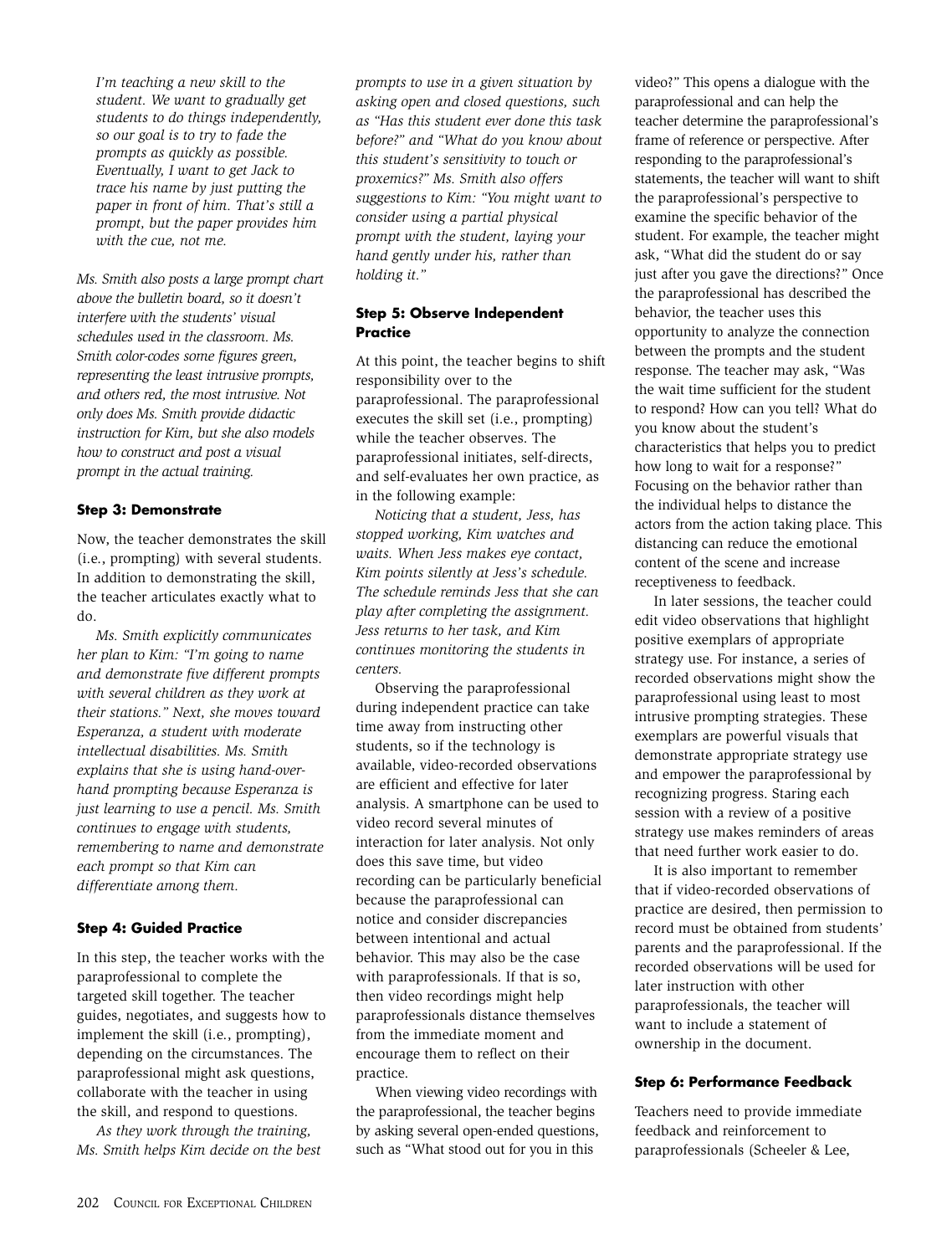

2002), and this step can be delicate, even for an expert teacher. When the teacher provides feedback, care must be taken to reinforce the initiation of the practice, explaining what was correct, what needs improvement, and what needs further reinforcement. Performance feedback is most effective when it occurs immediately after a critical or planned interaction. When planning the professional development or direct feedback in the classroom, consider a minilesson before a scheduled break, when the teacher and paraprofessional might have 15 minutes or so of uninterrupted time to talk. Another paraprofessional could be asked to supervise the students during this time, or perhaps a support service person could teach a lesson.

Because of the brevity of the meetings that typically have to occur related to feedback, the teacher will want to begin with a positive comment that addresses a specific targeted behavior that the paraprofessional exhibited during the

session. For example, the teacher may comment on the way in which the paraprofessional provided appropriate wait time for a student to begin a task. Next, the teacher might comment on the student's positive responses to the wait time, connecting the strategy to the student's behavior. In the next step, the teacher pinpoints a student's negative response to the paraprofessional's request and asks how the paraprofessional might employ a different strategy to guide the student's behavior. If the paraprofessional gives a correct response, the answer is reinforced. If the answer is incorrect, the teacher will provide the answer and explain why it might be more effective. Providing explanation feedback is particularly important when the goal is to promote generalization of skills to different settings and contexts with students (Butler, Godbole, & Marsh, 2013). Finally, the teacher will want to end the conference on a positive note by commenting on another example of correct strategy use and making the

connection between the strategy and the students' responses.

Another way to provide feedback that can be private and immediate to the paraprofessional is to employ the use of "bug in ear" (BIE) technology (Goodman, Brady, Duffy, Scott, & Pollard, 2008). BIE consists of a small earbud receiver that transmits verbal communication from a radio or cell phone device. The teacher simply provides suggestions and feedback to the person wearing the earbud. During the guided instruction phase of the DITM, the teacher can use the BIE to observe and listen to the paraprofessional working with a student and provide covert suggestions without disrupting the instructional flow. Moreover, BIE provides seamless and immediate feedback to the paraprofessional in real time, allowing the paraprofessional to readily change a target behavior while practicing, rather than repeat errors until after the fact.

## **Training Other Skill Sets**

The DITM for paraprofessionals can be used to teach multiple skill sets that are applicable to different settings and contexts. For example, precision requests can be particularly helpful in increasing student compliance at the intermediate level. Moreover, precision requests work best when presented under certain conditions. Table 2 illustrates the nature and conditions that influence effective precision requests, and Figure 2 provides specific details for paraprofessionals to use precision requests.

Other skill sets that may be useful for paraprofessionals include frequency, duration, and interval data collection strategies; discrete trial training; use of visual supports; and collection of functional behavior assessment data. Any strategy or skill set that can be divided into sequential steps can serve as instructional content, and the DITM can be used to teach that content. The direct instruction model with side-by-side coaching can do more than traditional workshops to improve practice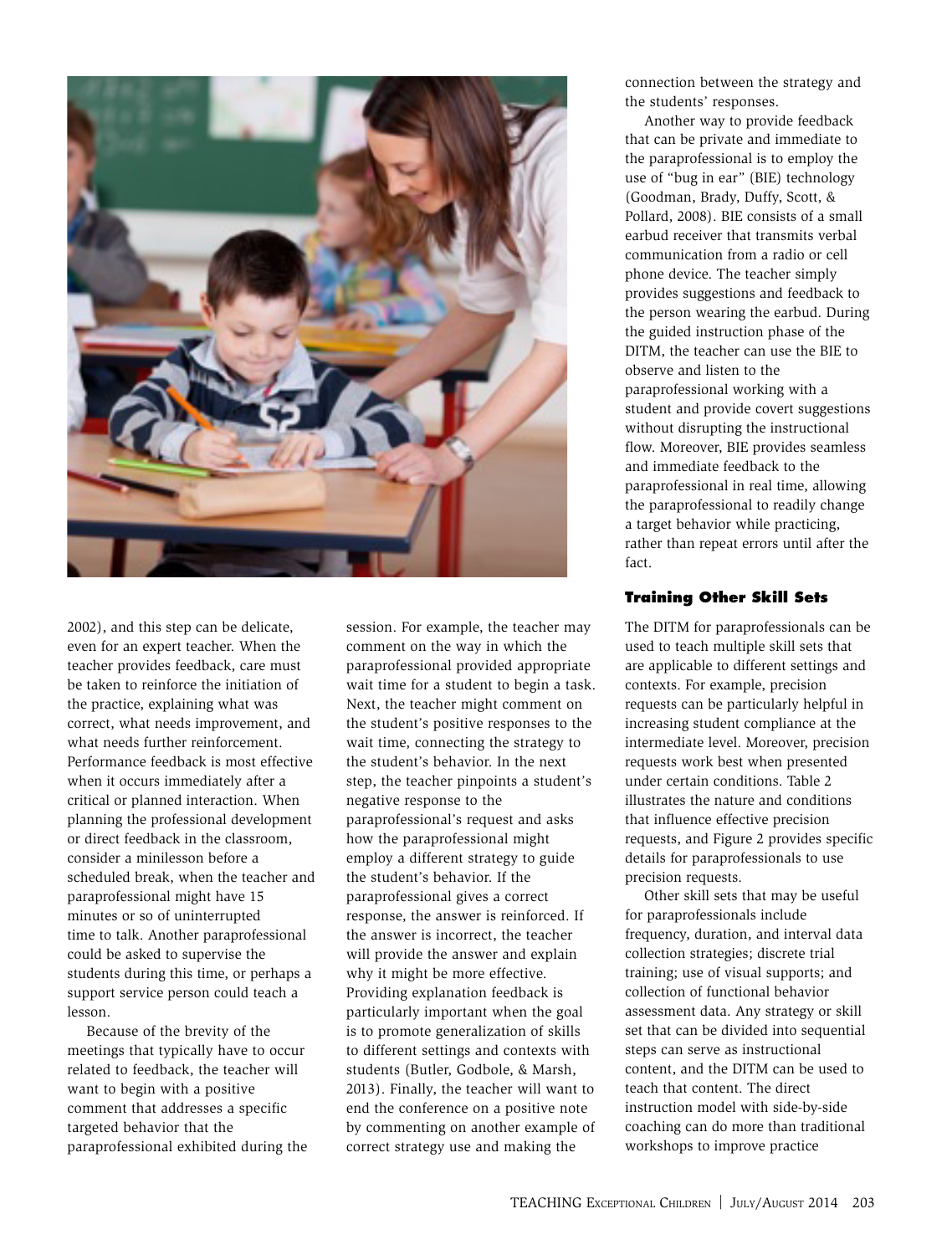### **Table 2. Precision Requests**

| <b>Characteristics</b>                                 | <b>Example</b>                                                                                                                        | <b>Nonexample</b>                                                                                 |  |
|--------------------------------------------------------|---------------------------------------------------------------------------------------------------------------------------------------|---------------------------------------------------------------------------------------------------|--|
| Brief but explicit statement                           | "Please open your book to page 10."                                                                                                   | "Can you open your book to page 10?"                                                              |  |
| Proximity: Move close to student                       | Teacher moves within an arm's length<br>of student.                                                                                   | Teacher speaks from across the room.                                                              |  |
| Eye contact                                            | Teacher makes eye contact with<br>student.                                                                                            | Teacher tells student to look at him or<br>her.                                                   |  |
| Wait time                                              | Teacher waits 5-10 seconds after<br>giving request.                                                                                   | Teacher immediately repeats request.                                                              |  |
| Teacher is calm, unemotional                           | If the student does not comply, the<br>teacher calmly repeats request: "I need<br>you to open your book to<br>page 10."               | Teacher says in a loud voice, "I asked<br>you to open your book. You better<br>listen this time." |  |
| Teacher provides positive reinforcer for<br>compliance | If student complies, teacher states,<br>"I appreciate your following my<br>directions."                                               | Teacher makes no comment or states,<br>"You should listen the first time I tell<br>you."          |  |
| Consequence                                            | If student does not comply, teacher<br>states consequence: "Because you did<br>not comply, you lose 2 minutes of your<br>break time." | Teacher repeats request with threat:<br>"If you don't do what I say, you'll lose<br>your break."  |  |
| Repeat cycle                                           | "Please open your book to page 10."                                                                                                   | Teacher ignores student and engages<br>with a different student.                                  |  |

(Kretlow & Bartholomew, 2012). Working in situ with the teacher in the classroom allows the paraprofessional to gain new knowledge and skills that are specific to the needs of the student, teacher, and school context.

# **Final Thoughts**

Paraprofessionals hold a significant place in the education of students with disabilities. They assist students in maintaining and generalizing learned skills, organize the environment for seamless teaching, and protect teachers' valuable instructional time. When paraprofessionals teach students independence and self-advocacy skills, they create more time for instruction. To assist in the most efficient outcomes for employing paraprofessionals, school district administrators have an obligation to educate and maximize the potential of these professionals through ongoing professional development. Education is not a one-shot deal; it is a lifelong commitment to strengthen and build on teachers' and

paraprofessionals' effectiveness. The role of the teacher as the leader of ongoing and daily professional development for paraprofessionals is one that is critical to the field, as students with disabilities need and deserve instruction from highly qualified teachers *and* highly qualified paraprofessionals.

# **References**

- Bitterman, A., Gray, L., & Goldring, R. (2013). *Characteristics of public and private elementary and secondary schools in the United States: Results from the 2011–12 Schools and Staffing Survey* (NCES Publication No. 2013-312). Washington, DC: National Center for Education Statistics.
- Blatchford, P., Russell, A., & Webster, R. (2012). *Reassessing the impact of teaching assistants: How research challenges practice and policy*. New York, NY: Routledge.
- Butler, A. C., Godbole, N., & Marsh, E. J. (2013). Explanation feedback is better than correct answer feedback for promoting transfer of learning. *Journal of Educational Psychology*, *105*, 290–298.
- French, N. K., & Pickett, A. L. (1997). Paraprofessionals in special education: Issues for teacher educators. *Teacher Education and Special Education: The Journal of the Teacher Education Division of the Council for Exceptional Children*, *20*, 61–73.
- Giangreco, M. F. (2010a). One-to-one paraprofessionals for students with disabilities in inclusive classrooms: Is conventional wisdom wrong? *Intellectual and Developmental Disabilities*, *48*, 1–13.
- Giangreco, M. F. (2010b). Utilization of teacher assistants in inclusive schools: Is it the kind of help that helping is all about? *European Journal of Special Needs Education*, *25*, 341–345.
- Giangreco, M. F., Suter, J. C., & Hurley, S. M. (2011). Revisiting personnel utilization in inclusion-oriented schools. *Journal of Special Education*, *47*, 121–132.
- Goodman, J. I., Brady, M. P., Duffy, M. L., Scott, J., & Pollard, N. E. (2008). The effects of "bug-in-ear" supervision on special education teachers' delivery of learn units. *Focus on Autism and Other Developmental Disabilities*, *23*, 207–216.
- Hall, L. J., Grundon, G. S., Pope, C., & Romero, A. B. (2010). Training paraprofessionals to use behavioral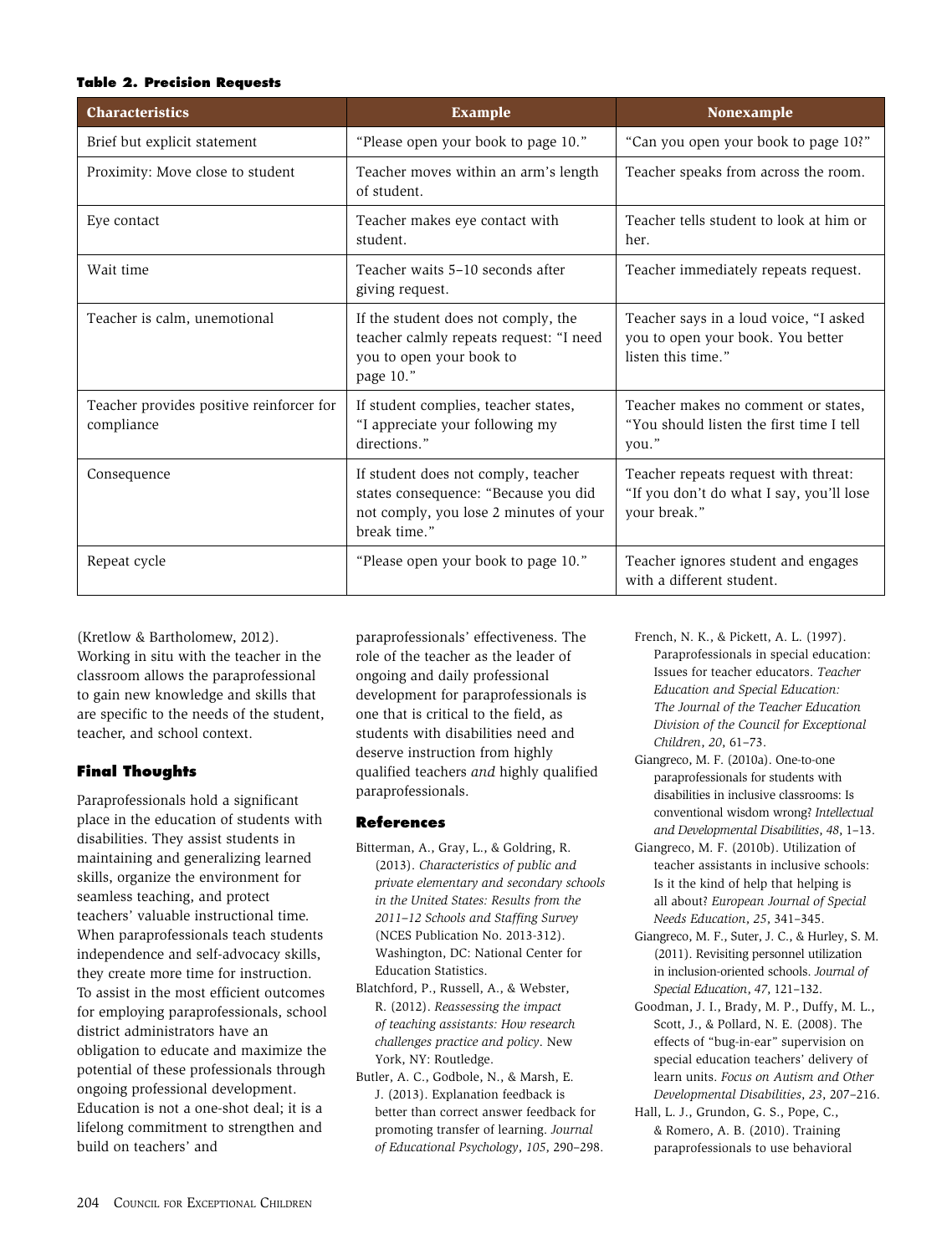strategies when educating learners with autism spectrum disorders across environments. *Behavioral Interventions*, *25*, 37–51.

- Hsieh, W.-Y., Hemmeter, M. L., McCollum, J. A., & Ostrosky, M. M. (2009). Using coaching to increase preschool teacher's use of emergent literacy teaching strategies. *Early Childhood Research Quarterly*, *24*, 229–247.
- Ivey, A., Ivey, M., Zalaquett, C., & Quirk, K. (2011). *Essentials of intentional interviewing: Counseling in a multicultural world*. Stamford, CT: Cengage Learning.
- Kretlow, A. G., & Bartholomew, C. C. (2012). Using coaching to improve the fidelity of evidence-based practices. A review of studies. *Teacher Education and Special Education*, *33*, 279–299.
- Loughran, J. (2013). Pedagogy: Making sense of the complex relationship between teaching and learning. *Curriculum Inquiry*, *43*, 118–141.
- Marchand-Martella, N. E., Slocum, T. A., & Martella, R. C. (2004). *Introduction to direct instruction*. Boston, MA: Allyn & Bacon.
- Scheeler, M.C. &, Lee, D. L. (2002). Using technology to deliver immediate corrective feedback to pre-service teachers. *Journal of Behavioral Education 11*(4), 231–41.
- Steinbacher-Reed, C., & Powers, E. A. (2012). Coaching without a coach. *Educational Leadership*, *69*(4), 68–72.

**Nancy S. Stockall,** *Associate Professor, Sam Houston State University, Huntsville, TX.*

*Address correspondence regarding this article to Nancy S. Stockall, Sam Houston State University, Box 2119, Huntsville, TX, USA 77341-2119, TX, USA (e-mail: nxs016@ shsu.edu).*

TEACHING Exceptional Children, *Vol. 46, No. 6, pp. 197–205.*

*Copyright 2014 The Author(s).*

#### **Looking for Innovative Options**  neuhaus **for** *Exceptional Instruction***? EDUCATION CENTER**



Neuhaus Education Center's evidence-based professional development addresses all components of reading and all phases of tiered intervention. Neuhaus offers educator solutions in-house and online in:

**• Oral Language**

**Awareness**

- **Phonological and Phonemic** 
	- **Grammar**
		- **Fluency • Vocabulary**

**• Spelling**

- **Phonics**
- **DYSLEXIA**

**• Comprehension • Written Composition** 

# **NEW! > Neuhaus Academy**

*Web-based student learning platform launched May 5, 2014*

 **"Neuhaus Academy flips the classroom," said Suzanne Carreker, senior vice president and creator of Neuhaus Academy. "Learners learn independently online and deepen their world knowledge through partner and small group activities. Project-based learning activities integrate knowing and doing and improve communication skills, reading, and writing. There is something for every learner. The possibilities are endless."**

Want to know more about customized professional development for you, your campus or district, including our dyslexia preparation programs?

**Contact Cathie Fisher at cfisher@neuhaus.org.**

**Or find out more at neuhaus.org/cec**